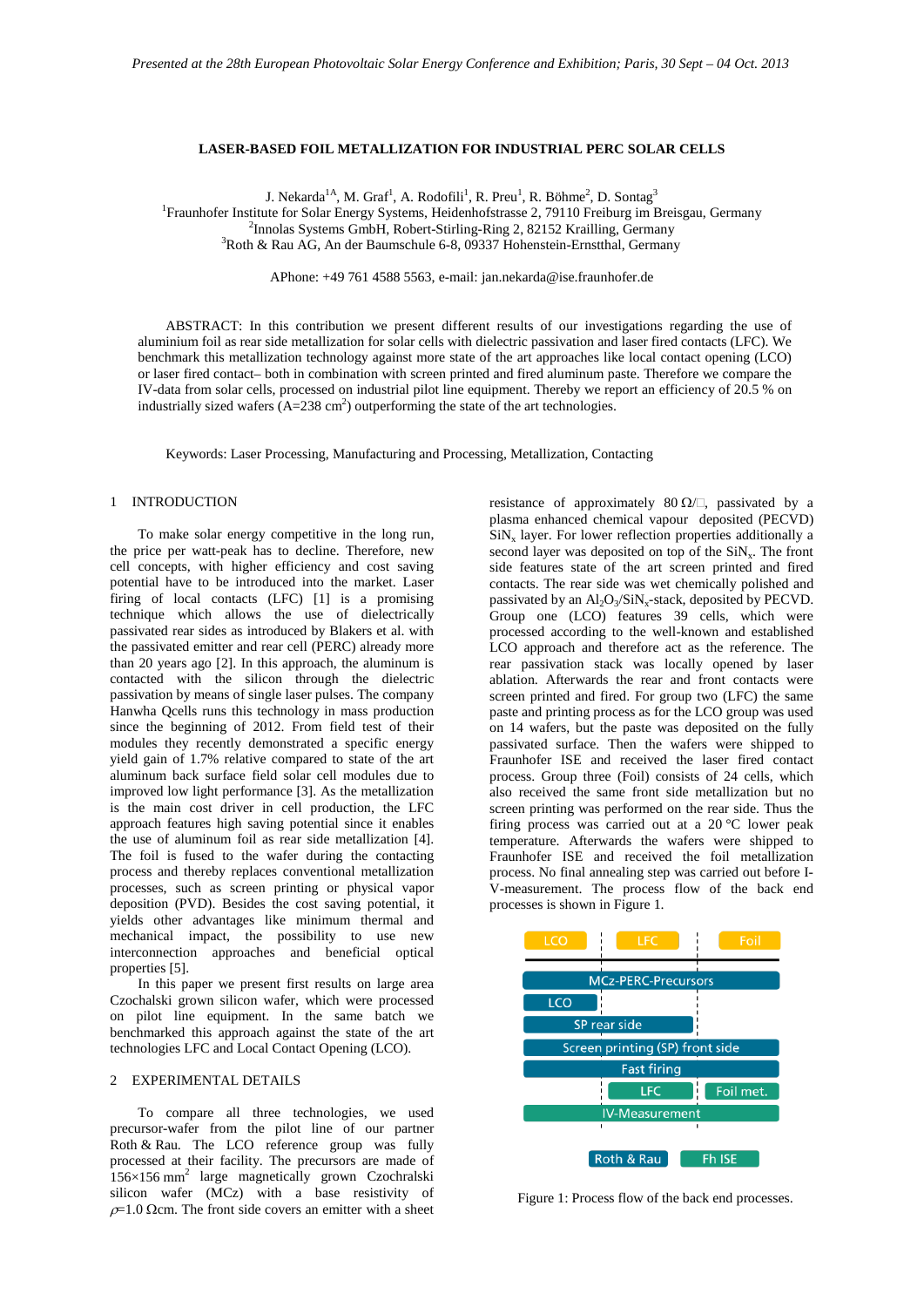#### 3 RESULTS AND DISCUSSION

As can be seen in [Figure 2,](#page-1-0) with all technologies very high efficiencies well above 20% could be achieved. The deviation of the LFC group is significantly smaller, pointing out the stability of this process. The Foil metallized group achieves the highest mean value (20.3%) as well as the highest value for the best cell (20.5%), as shown additionally in [Table 1.](#page-1-1) The lower fillfactor (FF) of the Foil and LFC group are most likely caused by the significantly lower contact fraction of the rear side compared to LCO. Since equal contact fraction was chosen for LFC and Foil group the lower *FF* of the Foil group indicates a higher series resistance contribution from the front contacts due to the different firing conditions required by the Foil cells. Due to the

decreased contact fraction the LFC group features a higher short circuit current  $j_{sc}$  compared to LCO, since internal reflection is significantly reduced in the contacted areas. The additional, remarkable increase in *jsc* of the foil metallized cells is caused by an improved internal reflection and thus higher internal quantum efficiency in the long wavelength range. Despite the higher contact fraction, the LCO group features slightly higher open circuit voltage  $V_{oc}$  compared to LFC, indicating an improved local back surface field in the contacted areas. However the foil metallization again achieves the highest values, pointing out, that the passivation layer is less affected by this approach, since again the quality of the local back surface field is assumed to be lower than with LCO.



<span id="page-1-0"></span>Figure 2: I-V-measurement results of 156×156 mm<sup>2</sup> sized, MCz PERC cells with identically processed front side featuring LCO, LFC and foil metallization technology on the rear side

<span id="page-1-1"></span>

| Table 1: Mean values of the groups as well as I-V-measurement results of the best PERC cells with identically |
|---------------------------------------------------------------------------------------------------------------|
| processed front side featuring LCO, LFC and foil metallization technology on the rear side.                   |

| Process    |           | $V_{OC}$<br>[mV] | $j_{\mathcal{S}\mathcal{C}}$<br>[mA/cm <sup>2</sup> ] | FF<br>[%] | $\eta$<br>[%] |
|------------|-----------|------------------|-------------------------------------------------------|-----------|---------------|
| LCO        | Mean      | 657              | 38.9                                                  | 79.1      | 20.2          |
|            | Best cell | 659              | 39.1                                                  | 79.4      | 20.4          |
| <b>LFC</b> | Mean      | 656              | 39.0                                                  | 79        | 20.2          |
|            | Best cell | 658              | 39.1                                                  | 78.7      | 20.2          |
| Foil       | Mean      | 659              | 39.3                                                  | 78.4      | 20.3          |
|            | Best cell | 660              | 39.5                                                  | 78.8      | 20.5          |